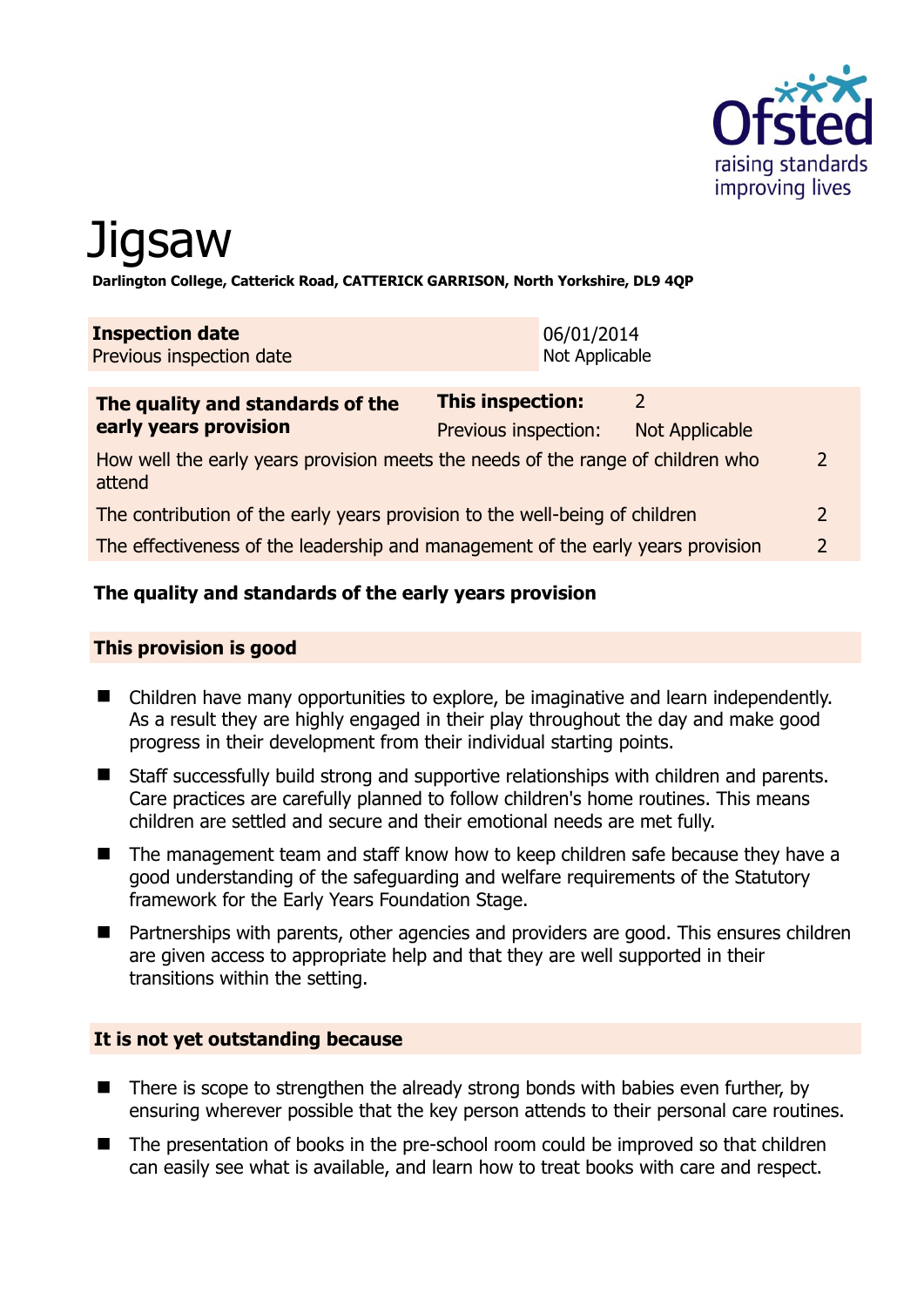# **Information about this inspection**

Inspections of registered early years provision are:

- $\bullet$  scheduled at least once in every inspection cycle the current cycle ends on 31 July 2016
- scheduled more frequently where Ofsted identifies a need to do so, for example where provision was previously judged inadequate
- **•** brought forward in the inspection cycle where Ofsted has received information that suggests the provision may not be meeting the legal requirements of the Early Years Foundation Stage or where assessment of the provision identifies a need for early inspection
- **•** prioritised where we have received information that the provision is not meeting the requirements of the Early Years Foundation Stage and which suggests children may not be safe
- scheduled at the completion of an investigation into failure to comply with the requirements of the Early Years Foundation Stage.

The provision is also registered on the voluntary and compulsory parts of the Childcare Register. This report includes a judgment about compliance with the requirements of that register.

# **Inspection activities**

- $\blacksquare$ The inspector observed activities throughout the nursery in both indoor and outdoor spaces.
- The inspector looked at children's records, observation and assessment files, planning documentation and a selection of policies.
- $\blacksquare$ The inspector spoke to the management team, staff and children throughout the inspection.

The inspector took account of parent's views, through discussion and written

- $\blacksquare$ documentation they had provided for the inspection, and the information from the settings self-evaluation.
- The inspector carried out a joint observation with the nursery director and the early year leader.

**Inspector**  Janet Fairhurst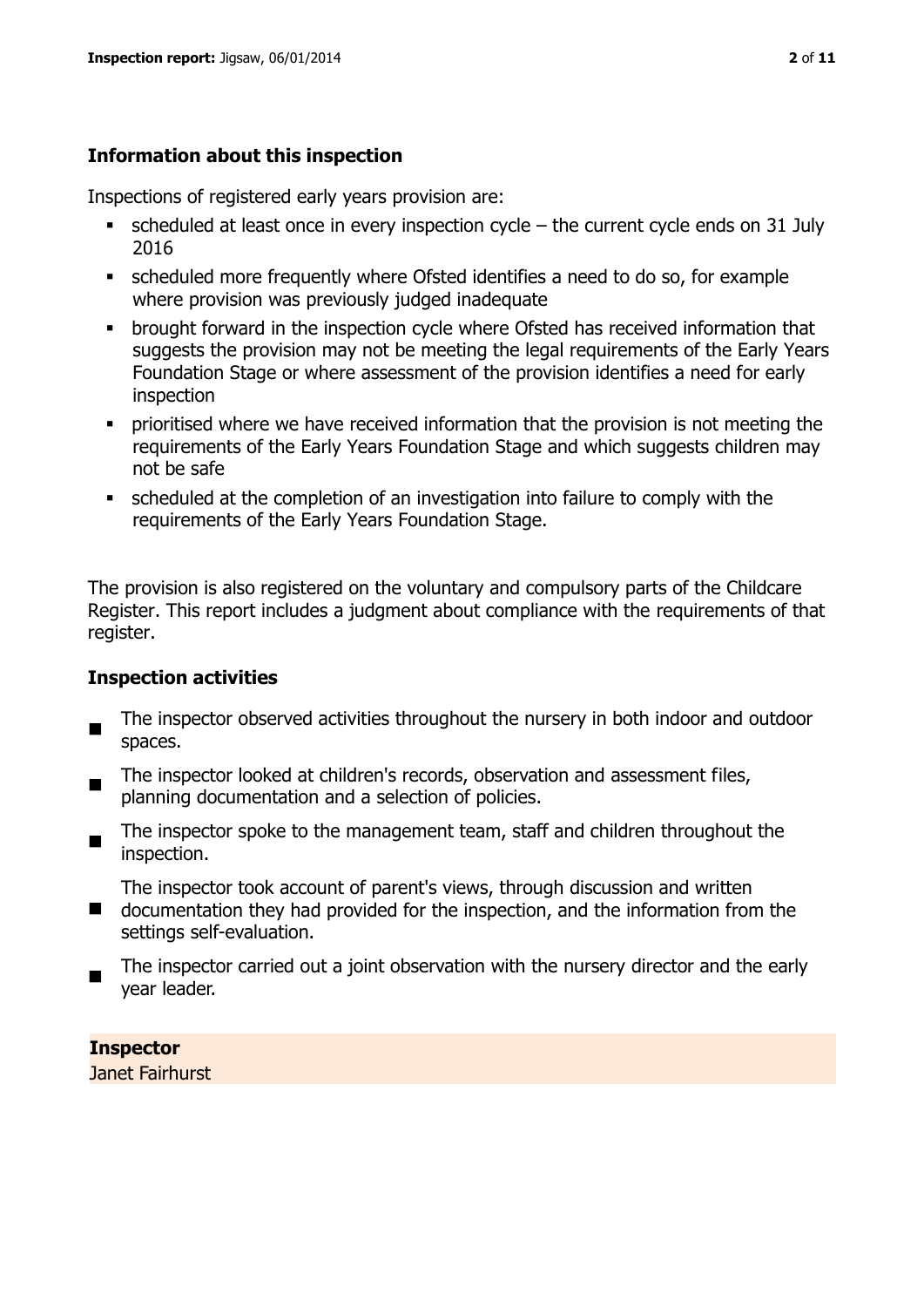# **Full report**

#### **Information about the setting**

Jigsaw was re-registered in 2013, and is on the Early Years Register and the compulsory and voluntary parts of the Childcare Register. It is situated within Darlington College campus in Catterick Garrison and is managed by a private limited company. The nursery is purpose built and children are cared for within four main play rooms, where they have access to their own outdoor play areas.

There are currently 90 children on roll, all of whom are in the early years age group. The nursery provides funded early education for two-, three- and four-year-old children. It supports children with special educational needs and/or disabilities. There are currently 17 members of staff including the managers employed. Of these, 12 hold appropriate early years qualifications from level 2 up to level 4. The nursery is open Monday to Friday from 7.30am until 6pm all year round with the exception of bank holidays and one week at Christmas.

# **What the setting needs to do to improve further**

#### **To further improve the quality of the early years provision the provider should:**

- $\blacksquare$  enhance the already strong bonds that staff caring for babies already have, by, wherever possible, enabling them to carry out their key child's personal care routines, such as feeding and nappy changing
- review the storage of books in the pre-school room to ensure that children are able to select them with ease, and involve them more in the care of them, in order to encourage them to treat books with respect.

#### **Inspection judgements**

#### **How well the early years provision meets the needs of the range of children who attend**

Children are well supported in their learning and development because staff have a good knowledge and understanding of the Early Years Foundation Stage. They are provided with a wide range of meaningful experiences and activities, which encourage their curiosity and, consequently, children show good levels of interest in what they do. Observations and assessments are clearly maintained and future planning and play opportunities are based on children's interests and the next steps in their learning. As a result, children make steady progress and are developing the necessary skills in readiness for school. Each key person knows their children well and liaise with their parents to identify clear starting points with them. Ongoing observations and assessments are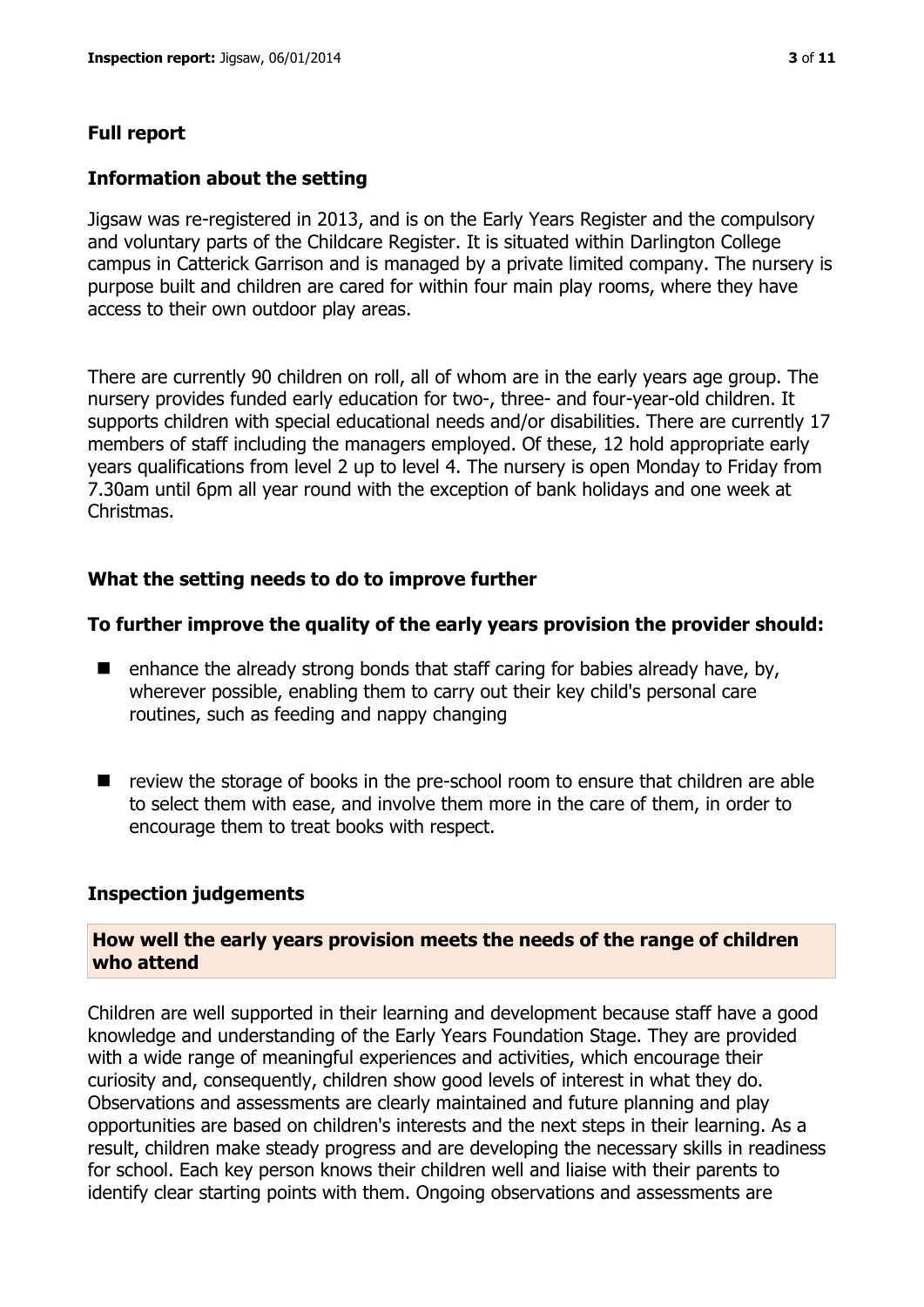maintained and include the progress check at age two years, which is completed in discussion with their parents. Staff place strong emphasis on children leading their own play. For example, children thoroughly enjoy the time they spend outdoors, splashing in the puddles of soapy water. A small group of toddlers concentrate well as they scoop up fallen leaves with their spades and transport them into the pools of water. Staff fully understand the importance of supporting children as they play. They ensure they have uninterrupted time to play and explore and provide stimulating resources which are accessible and open-ended so they can be used, moved and combined in a variety of ways. As a result, children freely explore their environment, develop confidence in solving their own problems and enjoy interacting with others around them.

Children's developing communication and language skills are promoted well. Staff working with the older children thoughtfully use open-ended questions to encourage children to think and respond and are well aware of the benefits of giving children time to think about their answers. They spend a lot of time conversing with children and encouraging them to express their thoughts and ideas. Staff caring for younger children acknowledge their efforts to communicate. They talk about what is happening and what they are going to do, helping children to make links between words and actions. Staff make very good use of activities, such as exploring the musical instruments, to engage with children and introduce new words and phrases. For example, children hear words, such as 'shake' and 'bang, bang' as they explore with their hands and mouths. Toddlers and babies attend baby sign sessions using their senses to further promote early language skills. For example, babies strengthen their vocal skills, as they babble, stick their tongue out, blow raspberries and begin to join in the songs. Children with special educational needs and/or disabilities are well supported. This is because staff make good use of advice from external agencies, such as speech and language therapy services. For example, joint planning is in place to help improve communication and coordination between staff, other professionals and parents. As a result, children with additional needs are progressing well towards the early learning goals, given their starting points. Pre-school clearly enjoy stories and displays around the room show they have their 'special book of the month'. However, the presentation of other books available does not enthuse children to select for their own pleasure as they are all crammed together, and are rather jaded and worn because of this. This also impacts on children ability to learn how to care and show respect for books.

All children are provided with good opportunities to develop their mathematical skills. For example, staff support toddlers to count as they build their tower of bricks, they ask questions and make comments, such as 'is this a tall tower' and, 'can you make it bigger?' As a result, children incorporate early counting and mathematical vocabulary into their everyday play-based learning. Older children gain the skills that they will need for their future learning and the move to school. For example, staff plan group activities and these encourage children to share and take turns in conversation. Children learn to count and calculate as they join in with number rhymes and play with small world figures. Children line up the figures and sort them into different colours and types. Staff thoughtfully extend their learning and vocabulary by asking them to consider which ones are larger, smaller or the same. Children develop their physical skills at a steady rate. Outdoors, frequent opportunities enable children to make good progress in developing their coordination and the control of their movements when involved with large equipment such as climbing,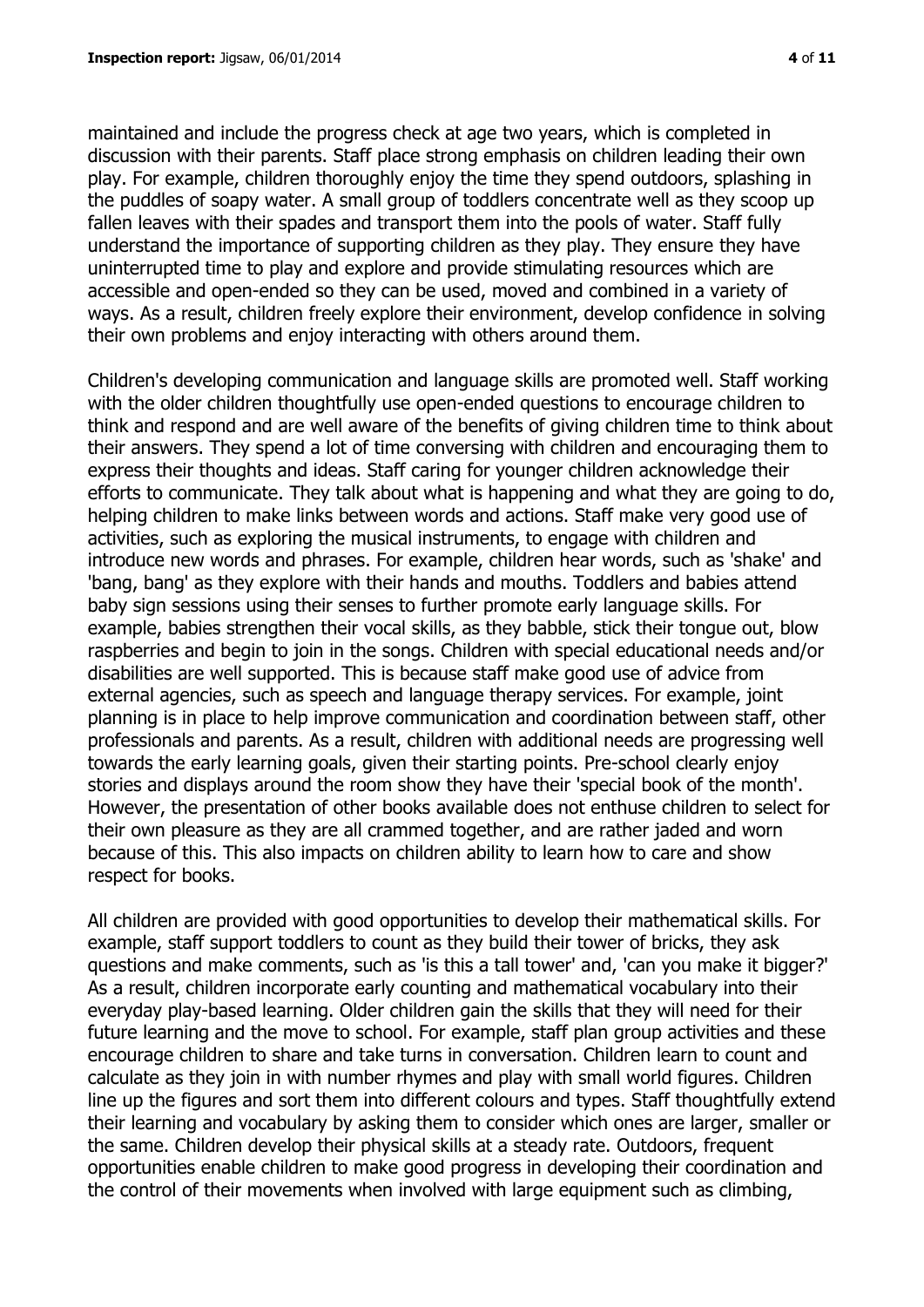balancing and riding on a variety of wheeled toys. Babies have space to crawl and sturdy furniture, and the well-timed support of staff encourages those ready to pull themselves up to a standing position. The key person supports engagement with all parents who contribute to initial assessments of their child's starting points on entry and their progress check at age two. They are kept well informed about their children's achievements and progress. Parents are encouraged to be actively involved in their children's learning. For example, on the 'Wow Board', they share children's achievements from home, and special events in their lives. This enables practitioners to plan for the next steps in children's learning because they have a full picture of their development.

#### **The contribution of the early years provision to the well-being of children**

Effective settling-in procedures are in place and children and their parents are well supported emotionally when they first begin attending the nursery. Prior to joining, children visit the nursery with their parents and relevant information is shared about their welfare and interests. This practice ensures staff can plan to meet children's individual needs. A wealth of good quality information is shared to ensure continuity in children's emotional and physical well-being. Shortly after starting the nursery the key person provides parents with a settling-in report, this reassures them and further supports children emotionally during times of transition. Warm and secure relationships are evident between children, key persons and other adults involved in their care. This is because staff take time to find out about children's home routines and get to know them well. Having said that, staff working with the babies tend to follow a rota with regard to nappy changes, rather than the key person carrying out this intimate routine. This means they miss opportunities to strengthen the key person bond even further.

The nursery provides a spacious and well-organised indoor environment for children. Furniture and equipment are of a good quality and suitable to support children in their learning and development. In child-initiated play, children independently choose from a wide range of resources that are age appropriate and appeal to their interests. The impact of recent staff training can be seen within the baby room. Here the staff use what they have learnt regarding the impact of colour on children's moods and have reduced the use of vivid and bright colours used for displays. This has been found to have a relaxing and calming effect for children. Through a good balance of child-initiated and adult-led experiences staff effectively promote children's independence and a sense of responsibility. For example, before the toddlers go outside they are encouraged to find their wellington boots and coats, and older children understand that they must help to tidy away toys. Children's behaviour is managed well by staff. They have high expectations of the children, both in the way they behave and in the way they apply themselves. As a result, children remain busy, persevering with tasks and responding positively to encouragement and praise. Positive relationships, friendships and behaviour ensure this is a happy, fun place to be.

Transition arrangements are effective. For those children that are moving onto local schools the reception teachers are invited to visit the setting to meet the children. Staff have also considered how they can support children who are moving onto schools further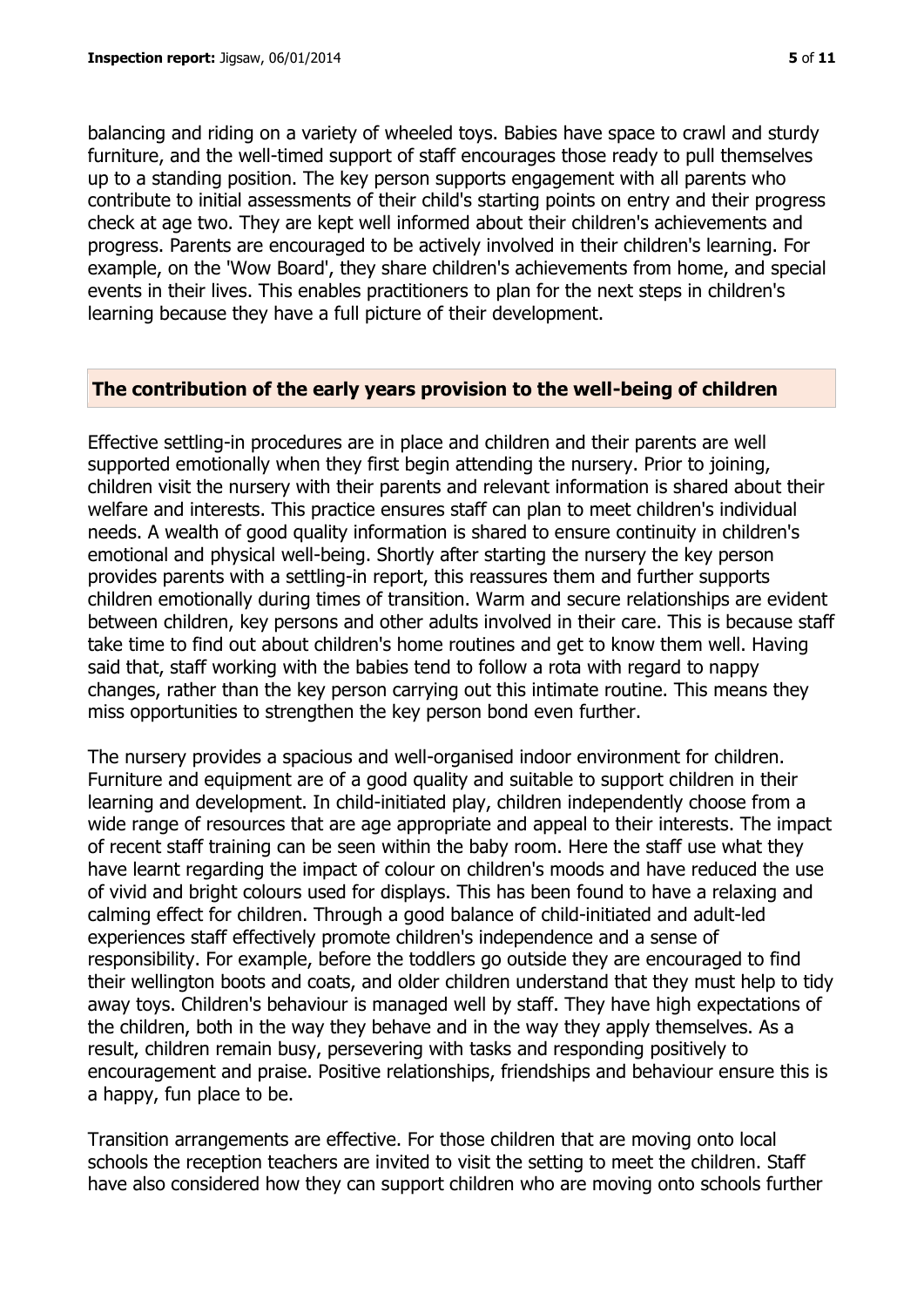afield. For example, they have taken photographs of the specific schools, the staff and the environment which they use to prompt discussion and increase familiarity. Those children who are ready to move into the age group are similarly supported by their key person to make this move seamless and stress free. Staff give clear messages to children to ensure they develop a good understanding of why it is important to have a healthy diet. Children enjoy the healthy snacks of fruit and cooked lunches provided, with the older and more able children helping themselves to the food on offer. This supports their independence and small physical skills. Children are competent at managing their personal needs relative to their ages. They access the toilet and wash their hands independently. Children benefit from plenty of fresh air as they play outside daily. Staff involve children in safety procedures throughout the day. For example, they provide good role models for practices, such as using scissors safely, to ensure children develop an understanding of how to keep themselves safe.

#### **The effectiveness of the leadership and management of the early years provision**

The management team have a secure understanding of their responsibility to ensure the nursery meets the safeguarding and welfare requirements of the Early Years Foundation Stage. Children are safeguarded through the effective measures implemented by staff throughout the nursery. All staff demonstrate a good understanding of what to do if there are concerns about a child's care or welfare and the procedures to follow. The management team ensure safeguarding practices are reviewed regularly and reinforced through training and regular staff meetings. Robust recruitment and selection procedures are in place and all staff undergo Disclosure and Barring Service checks to ensure that they are suitable to work with children. Staff attend regular training and they are very well supported and valued by management. Therefore, they are a dedicated, happy, enthusiastic staff team who clearly enjoy their work. Children are kept safe and secure through routine safety checks and detailed risk assessments on the premises. Robust systems are in place to ensure staff are deployed effectively at all times, to meet the needs of children. As a result, children are well supervised and ratios are maintained at all times.

Effective supervision and appraisal systems are in place. This provides support, coaching and training for the staff team and allows them to discuss any issues concerning individual children's development or well-being. The management team monitors the quality of teaching through observing the staff and meeting with them to appraise their work. This means staff are constantly improving their already good practice. In the main there is a good overview of the curriculum through monitoring of educational programmes, to ensure a broad range of experiences to help children make progress towards the early learning goals. This is based on a secure understanding of the areas of learning and how children learn. Planning and assessment is good and the regular monitoring by the management team to make sure they are consistent, precise, and display an accurate understanding of all children's skills, abilities and progress supports children's progress well.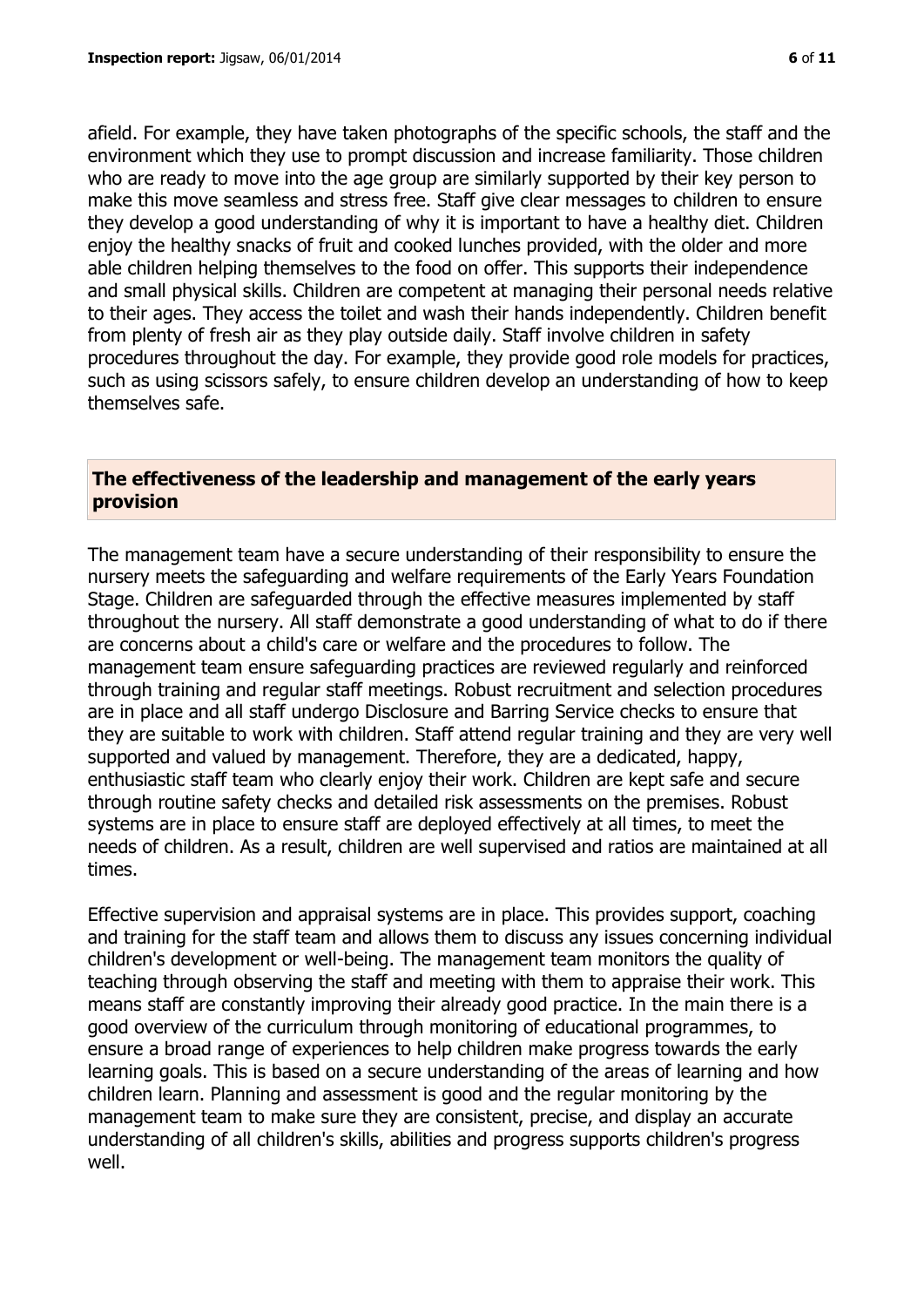A wealth of information is shared with parents. Parents receive regular newsletters, written daily sheets, and notice boards ensure that parents are well informed. Parents are encouraged to contribute to their children's records and update interests. The key person completes the settling-in notes with parents to ensure that they know all about their child's routines, preferences and development, so that children are very well supported. Parents comment positively about the nursery. They are very happy with the staff and feel their children are making good progress in their learning and development. Staff work well with other agencies and professionals, such as the speech and language therapist and hearing impairment unit. Because of this close and efficient partnership children's needs can be promptly met. The management team recognises the importance of continuous quality improvement. Through a process of self-evaluation, taking into account the views of staff, parents, children and external agencies, the strengths of the setting and areas for development are clearly identified. This means priorities are established and clear targets are set to ensure high quality provision for all children.

# **The Childcare Register**

| The requirements for the compulsory part of the Childcare Register are | Met        |
|------------------------------------------------------------------------|------------|
| The requirements for the voluntary part of the Childcare Register are  | <b>Met</b> |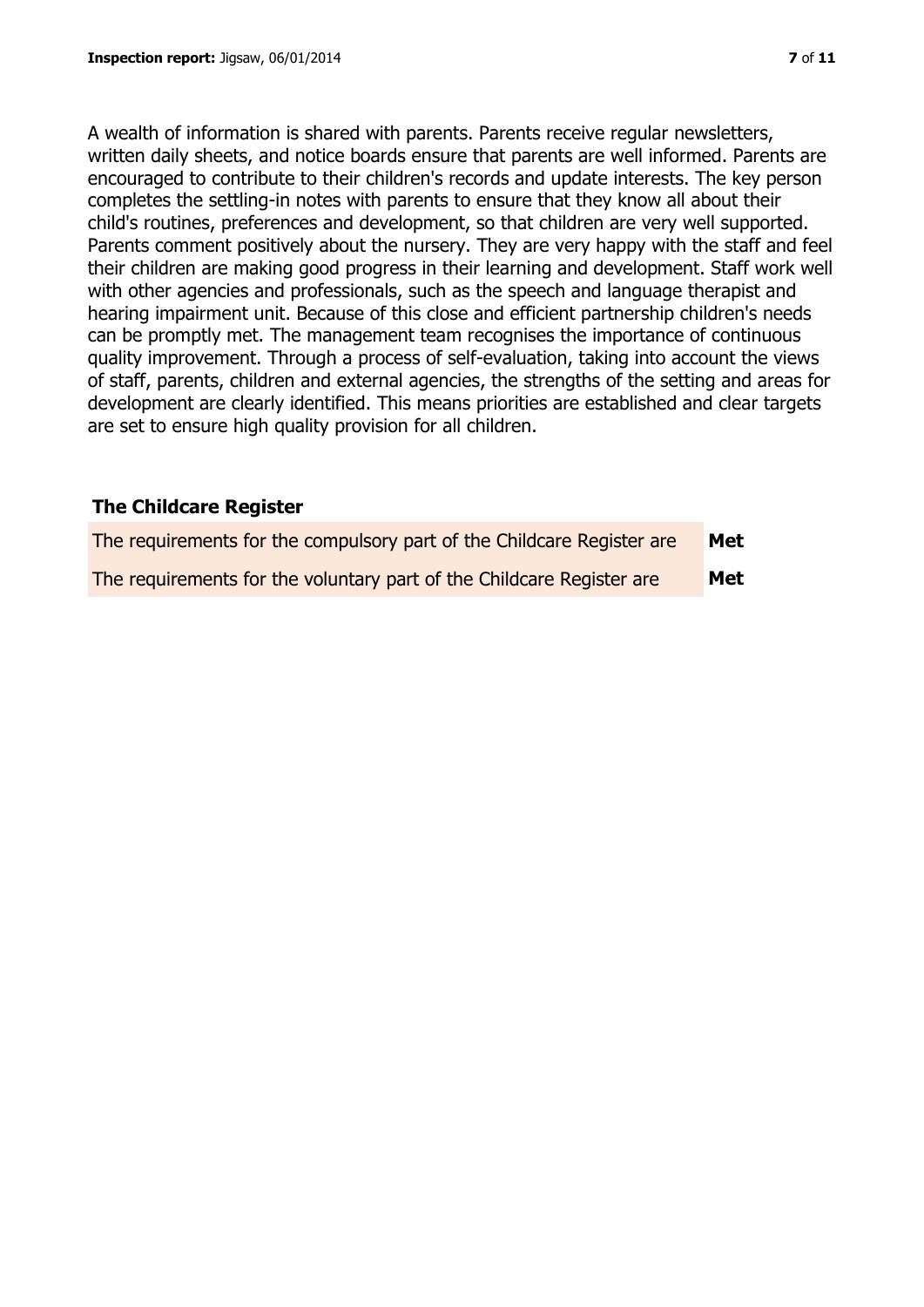# **What inspection judgements mean**

# **Registered early years provision**

| <b>Grade</b> | <b>Judgement</b>               | <b>Description</b>                                                                                                                                                                                                                                                                                                                                                                                |
|--------------|--------------------------------|---------------------------------------------------------------------------------------------------------------------------------------------------------------------------------------------------------------------------------------------------------------------------------------------------------------------------------------------------------------------------------------------------|
| Grade 1      | Outstanding                    | Outstanding provision is highly effective in meeting the needs<br>of all children exceptionally well. This ensures that children are<br>very well prepared for the next stage of their learning.                                                                                                                                                                                                  |
| Grade 2      | Good                           | Good provision is effective in delivering provision that meets<br>the needs of all children well. This ensures children are ready<br>for the next stage of their learning.                                                                                                                                                                                                                        |
| Grade 3      | <b>Requires</b><br>improvement | The provision is not giving children a good standard of early<br>years education and/or there are minor breaches of the<br>safeguarding and welfare requirements of the Early Years<br>Foundation Stage. It will be monitored and inspected within<br>twelve months of the date of this inspection.                                                                                               |
| Grade 4      | Inadequate                     | Provision that is inadequate requires significant improvement<br>and/or enforcement action. The provision is failing to give<br>children an acceptable standard of early years education and/or<br>is not meeting the safeguarding and welfare requirements of<br>the Early Years Foundation Stage. It will be monitored and<br>inspected again within six months of the date of this inspection. |
| Met          |                                | The provision has no children on roll. The inspection judgement<br>is that the provider continues to meet the requirements for<br>registration.                                                                                                                                                                                                                                                   |
| Not met      |                                | The provision has no children on roll. The inspection judgement<br>is that the provider does not meet the requirements for<br>registration.                                                                                                                                                                                                                                                       |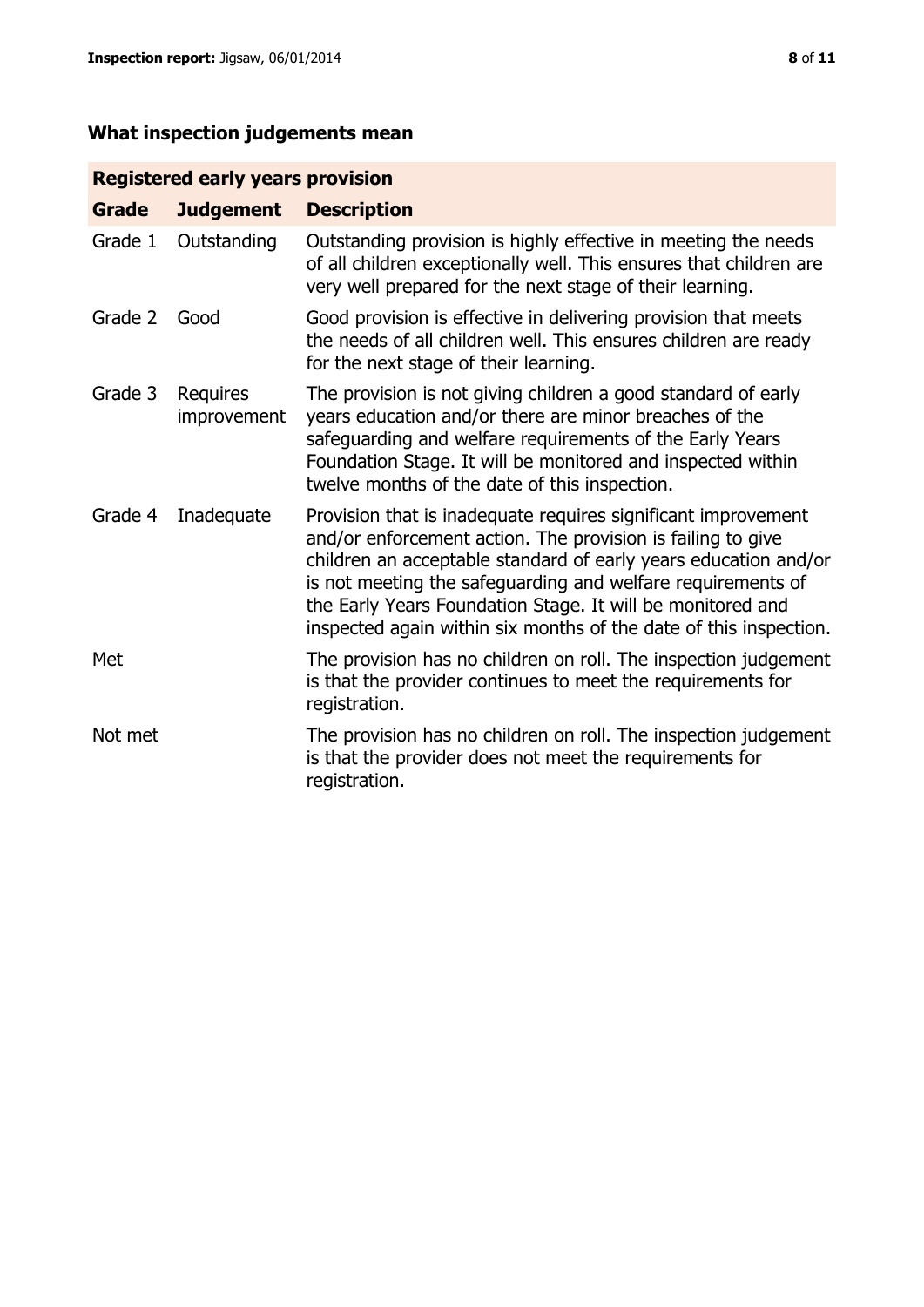#### **Inspection**

This inspection was carried out by Ofsted under sections 49 and 50 of the Childcare Act 2006 on the quality and standards of provision that is registered on the Early Years Register. The registered person must ensure that this provision complies with the statutory framework for children's learning, development and care, known as the Early Years Foundation Stage.

# **Setting details**

| Unique reference number           | EY464882                             |  |
|-----------------------------------|--------------------------------------|--|
| <b>Local authority</b>            | North Yorkshire                      |  |
| <b>Inspection number</b>          | 923718                               |  |
| <b>Type of provision</b>          | Full-time provision                  |  |
| <b>Registration category</b>      | Childcare - Non-Domestic             |  |
| Age range of children             | $0 - 17$                             |  |
| <b>Total number of places</b>     | 92                                   |  |
| <b>Number of children on roll</b> | 90                                   |  |
| <b>Name of provider</b>           | Jigsaw Childcare (Catterick) Limited |  |
| Date of previous inspection       | not applicable                       |  |
| <b>Telephone number</b>           | 01748 833725                         |  |

Any complaints about the inspection or the report should be made following the procedures set out in the guidance *'Complaints procedure: raising concerns and making complaints* about Ofsted', which is available from Ofsted's website: www.ofsted.gov.uk. If you would like Ofsted to send you a copy of the guidance, please telephone 0300 123 4234, or email enquiries@ofsted.gov.uk.

# **Type of provision**

For the purposes of this inspection the following definitions apply:

Full-time provision is that which operates for more than three hours. These are usually known as nurseries, nursery schools and pre-schools and must deliver the Early Years Foundation Stage. They are registered on the Early Years Register and pay the higher fee for registration.

Sessional provision operates for more than two hours but does not exceed three hours in any one day. These are usually known as pre-schools, kindergartens or nursery schools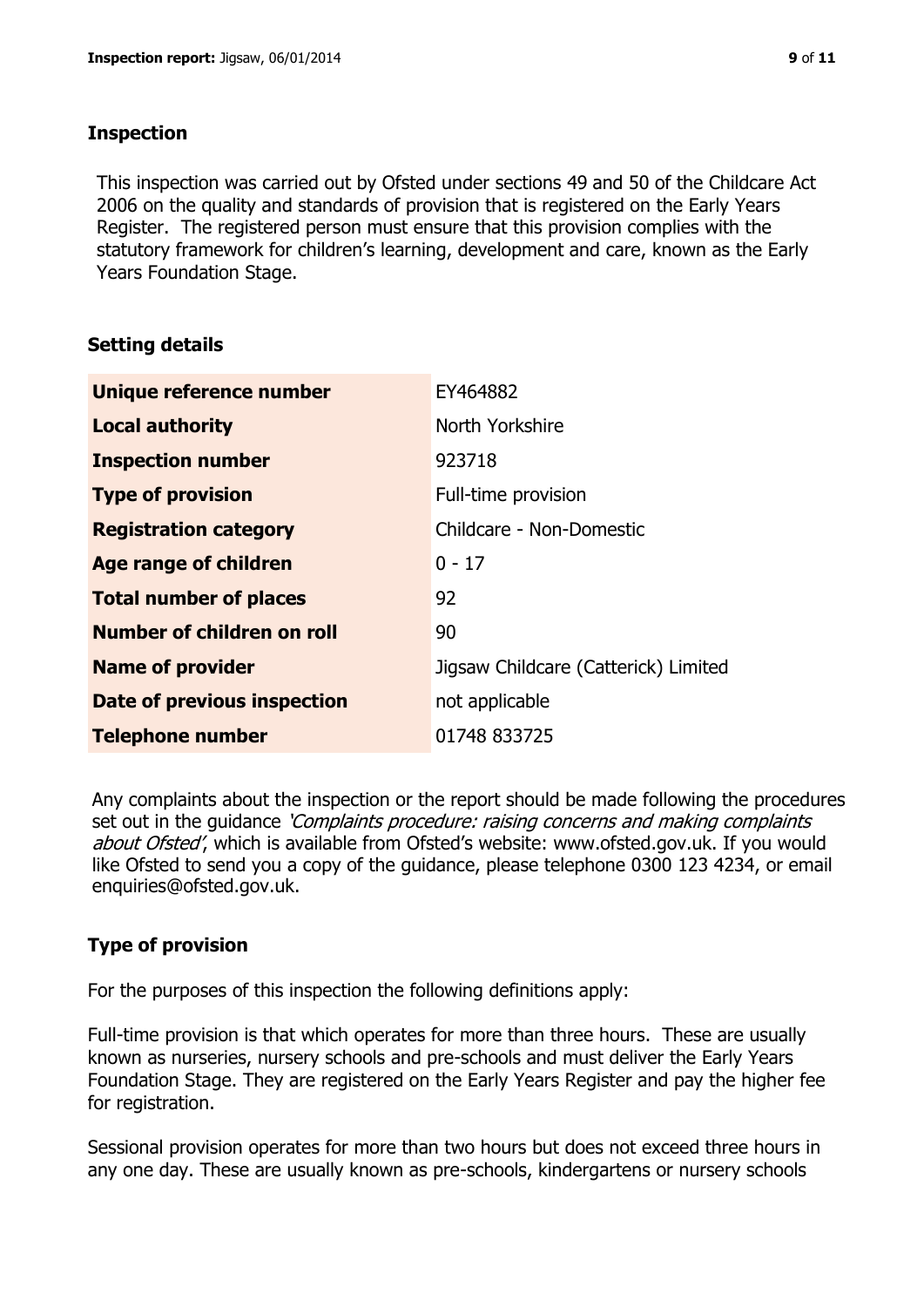and must deliver the Early Years Foundation Stage. They are registered on the Early Years Register and pay the lower fee for registration.

Childminders care for one or more children where individual children attend for a period of more than two hours in any one day. They operate from domestic premises, which are usually the childminder's own home. They are registered on the Early Years Register and must deliver the Early Years Foundation Stage.

Out of school provision may be sessional or full-time provision and is delivered before or after school and/or in the summer holidays. They are registered on the Early Years Register and must deliver the Early Years Foundation Stage. Where children receive their Early Years Foundation Stage in school these providers do not have to deliver the learning and development requirements in full but should complement the experiences children receive in school.